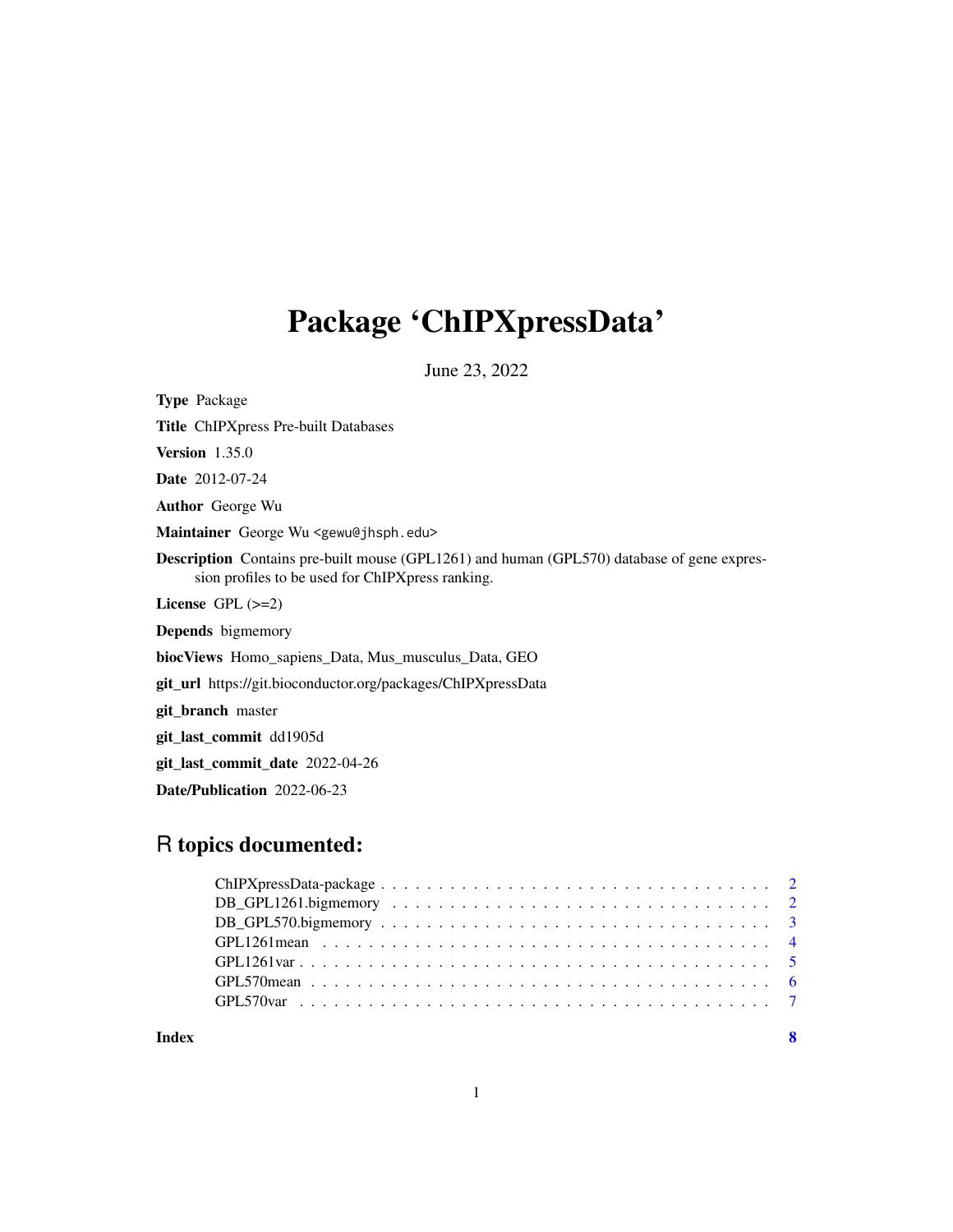<span id="page-1-0"></span>ChIPXpressData-package

*ChIPXpress Gene Expression Databases*

#### Description

Pre-built databases of gene expression profiles for ChIPXpress analysis in big.matrix format. DB\_GPL1261 contains mouse data. DB\_GPL570 contains human data.

#### Details

| Package: | ChIPXpressData |
|----------|----------------|
| Type:    | Package        |
| Version: | 1.00.0         |
| Date:    | 2012-07-24     |
| License: | <b>GPL 2.0</b> |

#### Author(s)

George Wu Maintainer: George Wu <gewu@jhsph.edu>

#### References

McCall M.N., Bolstad B.M., and Irizarry R.A. (2010) Frozen robust multiarray analy-sis (fRMA). Biostatistics 11, 242-253.

Barrett T., et al. (2007) NCBI GEO: mining tens of millions of expression profiles - database and tools update. Nucl. Acids Res. 35, D760-D765.

DB\_GPL1261.bigmemory *Database of gene expression profiles from the Affymetrix Mouse 430 2.0 Array (GPL1261) in big.matrix format*

#### Description

The data set contains 9634 mouse profiles downloaded from NCBI GEO, processed using fRMA, and normalized. It is in big.matrix format.

#### Format

The format is: Formal class 'big.matrix' [package "bigmemory"] with 1 slots ..@ address:<externalptr>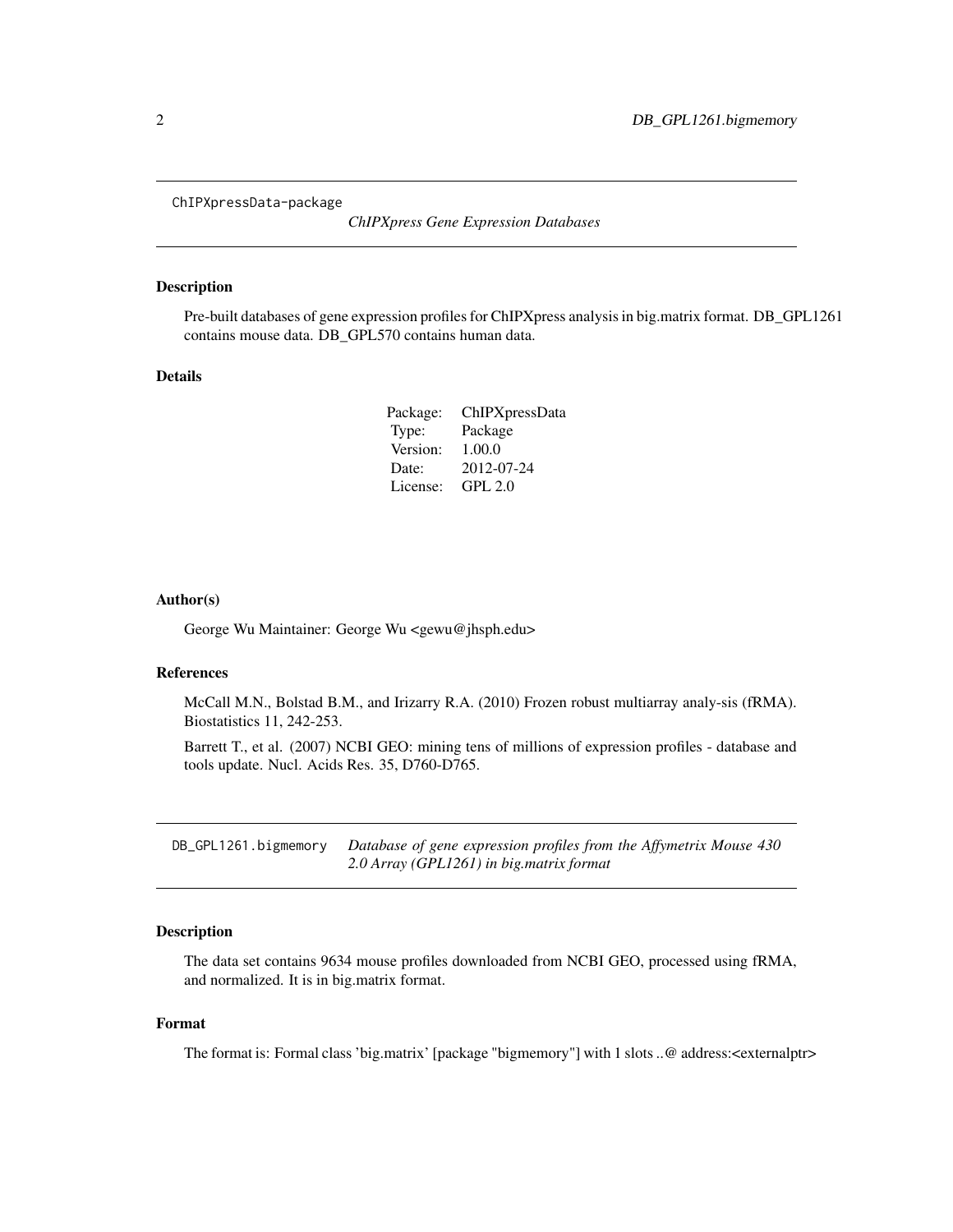#### <span id="page-2-0"></span>Details

The database is formatted as a big.matrix for more efficient loading into memory. It is stored in DB\_GPL1261.bigmemory and the corresponding description file is DB\_GPL1261.bigmemory.desc. To utilize the big.matrix format, it requires the package bigmemory to be loaded. See the bigmemory package for more information.

The database contains 20757 rows and 9643 columns. Each row represents the expression vector for each gene and each column represents the gene expression measurements for a sample from NCBI GEO obtained using the GPL1261 platform. Each gene will match uniquely to a single probe ID; only the probe with the highest variance in the compendium apriori to normalization are retained as the representative measurement for each gene.

#### Source

www.ncbi.nlm.nih.gov/geo/

#### References

McCall M.N., Bolstad B.M., and Irizarry R.A. (2010) Frozen robust multiarray analysis (fRMA). Biostatistics 11, 242-253.

Barrett T., et al. (2007) NCBI GEO: mining tens of millions of expression profiles - database and tools update. Nucl. Acids Res. 35, D760-D765.

#### Examples

```
## Load the GPL1261 database
library(bigmemory)
path <- system.file("extdata",package="ChIPXpressData")
DB_GPL1261 <- attach.big.matrix("DB_GPL1261.bigmemory.desc",path=path)
## DB_GPL1261 is then ready for input into the ChIPXpress function.
```
## To see info about the database matrix describe(DB\_GPL1261)

DB\_GPL570.bigmemory *Database of gene expression profiles from the Affymetrix Human U133 Plus 2.0 array (GPL570) in big.matrix format*

#### Description

The data set contains 18257 human profiles downloaded from NCBI GEO, processed using fRMA, and normalized. It is in big.matrix format.

#### Format

The format is: Formal class 'big.matrix' [package "bigmemory"] with 1 slots ..@ address:<externalptr>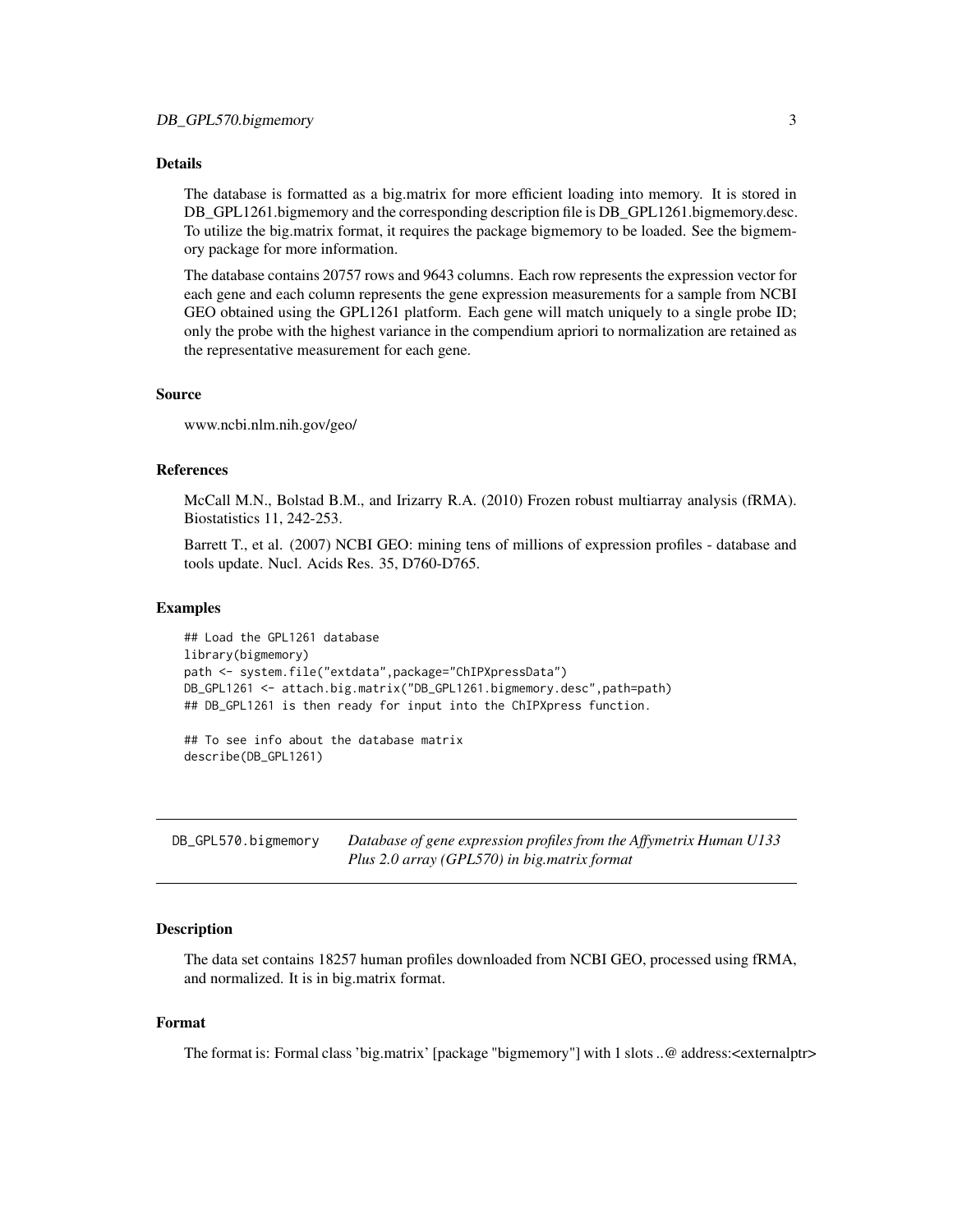#### <span id="page-3-0"></span>Details

The database is formatted as a big.matrix for more efficient loading into memory. It is stored in DB\_GPL570.bigmemory and the corresponding description file is DB\_GPL570.bigmemory.desc. To utilize the big.matrix format, it requires the package bigmemory to be loaded. See the bigmemory package for more information.

The database contains 19798 rows and 18257 columns. Each row represents the expression vector for each gene and each column represents the gene expression measurements for a sample from NCBI GEO obtained using the GPL570 platform. Each gene will match uniquely to a single probe ID; only the probe with the highest variance in the compendium apriori to normalization are retained as the representative measurement for each gene.

#### Source

www.ncbi.nlm.nih.gov/geo/

#### References

McCall M.N., Bolstad B.M., and Irizarry R.A. (2010) Frozen robust multiarray analysis (fRMA). Biostatistics 11, 242-253.

Barrett T., et al. (2007) NCBI GEO: mining tens of millions of expression profiles - database and tools update. Nucl. Acids Res. 35, D760-D765.

#### Examples

```
## Load the GPL570 database
library(bigmemory)
path <- system.file("extdata",package="ChIPXpressData")
DB_GPL570 <- attach.big.matrix("DB_GPL570.bigmemory.desc",path=path)
## DB_GPL570 is then ready for input into the ChIPXpress function.
```
## To see info about the database matrix describe(DB\_GPL570)

GPL1261mean *Mean of each probeset in the GPL1261 database*

#### **Description**

Mean across all samples for each probe set in the GPL1261 compendium prior to standardization

#### Usage

data(GPL1261mean)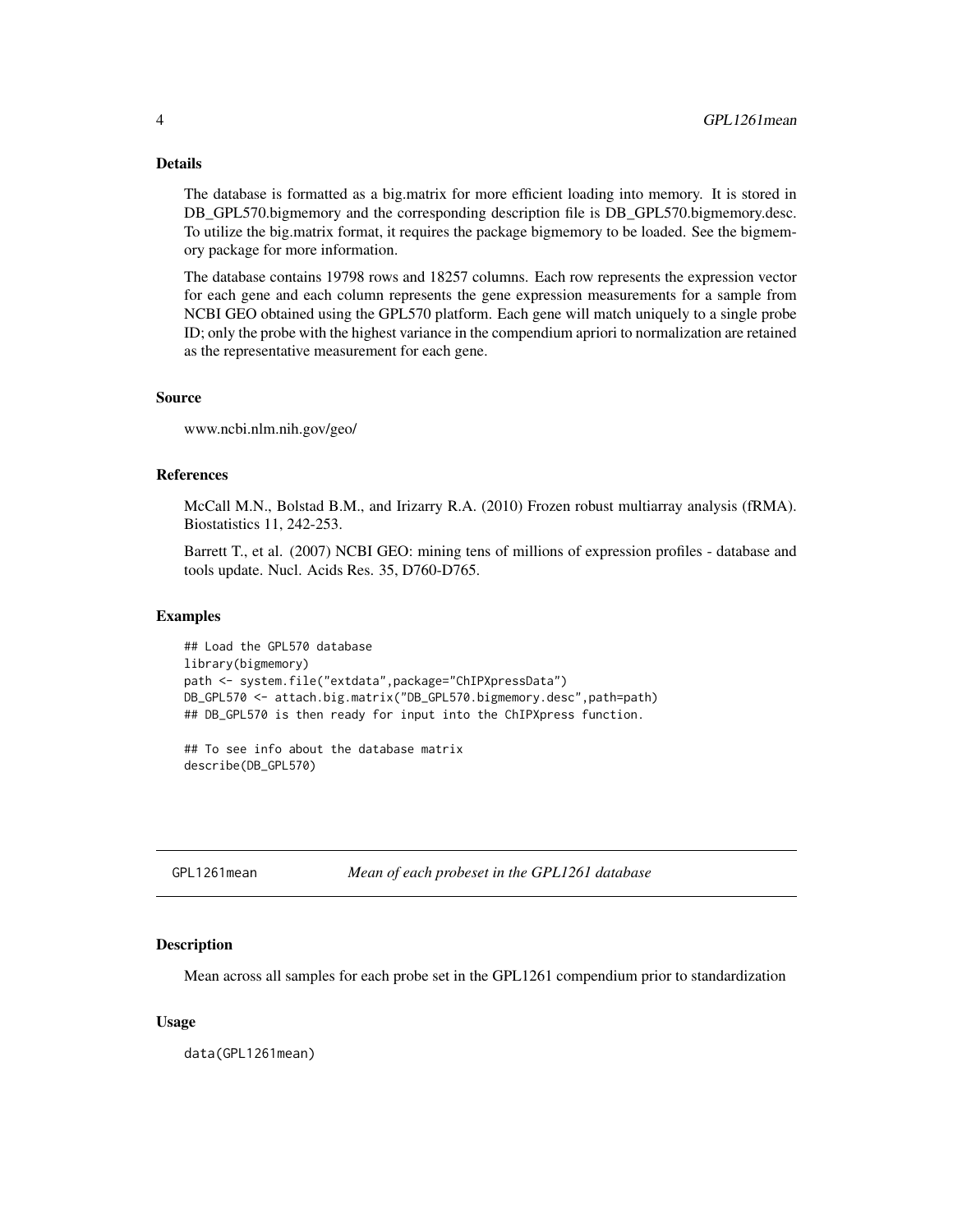#### <span id="page-4-0"></span>GPL1261var 5

#### Format

The format is: Named num [1:20757] 10.2 10.88 7.77 8.87 10.92 ... - attr(\*, "names")= chr [1:20757] "11972" "57437" "100678" "13481" ...

#### Details

Used to check for low expression probesets

#### Source

www.ncbi.nlm.nih.gov/geo/

#### References

Barrett T., et al. (2007) NCBI GEO: mining tens of millions of expression profiles - database and tools update. *Nucl. Acids Res.* 35, D760-D765.

#### Examples

data(GPL1261mean)

GPL1261var *Variance of each probeset in the GPL1261 database*

#### Description

Variance across all samples for each probe set in the GPL1261 compendium prior to standardization

#### Usage

data(GPL1261var)

#### Format

The format is: Named num [1:20757] 0.773 0.509 1.817 0.326 0.568 ... - attr(\*, "names")= chr [1:20757] "11972" "57437" "100678" "13481" ...

#### Details

Used to check for low variance probesets

#### Source

www.ncbi.nlm.nih.gov/geo/

#### References

Barrett T., et al. (2007) NCBI GEO: mining tens of millions of expression profiles - database and tools update. *Nucl. Acids Res.* 35, D760-D765.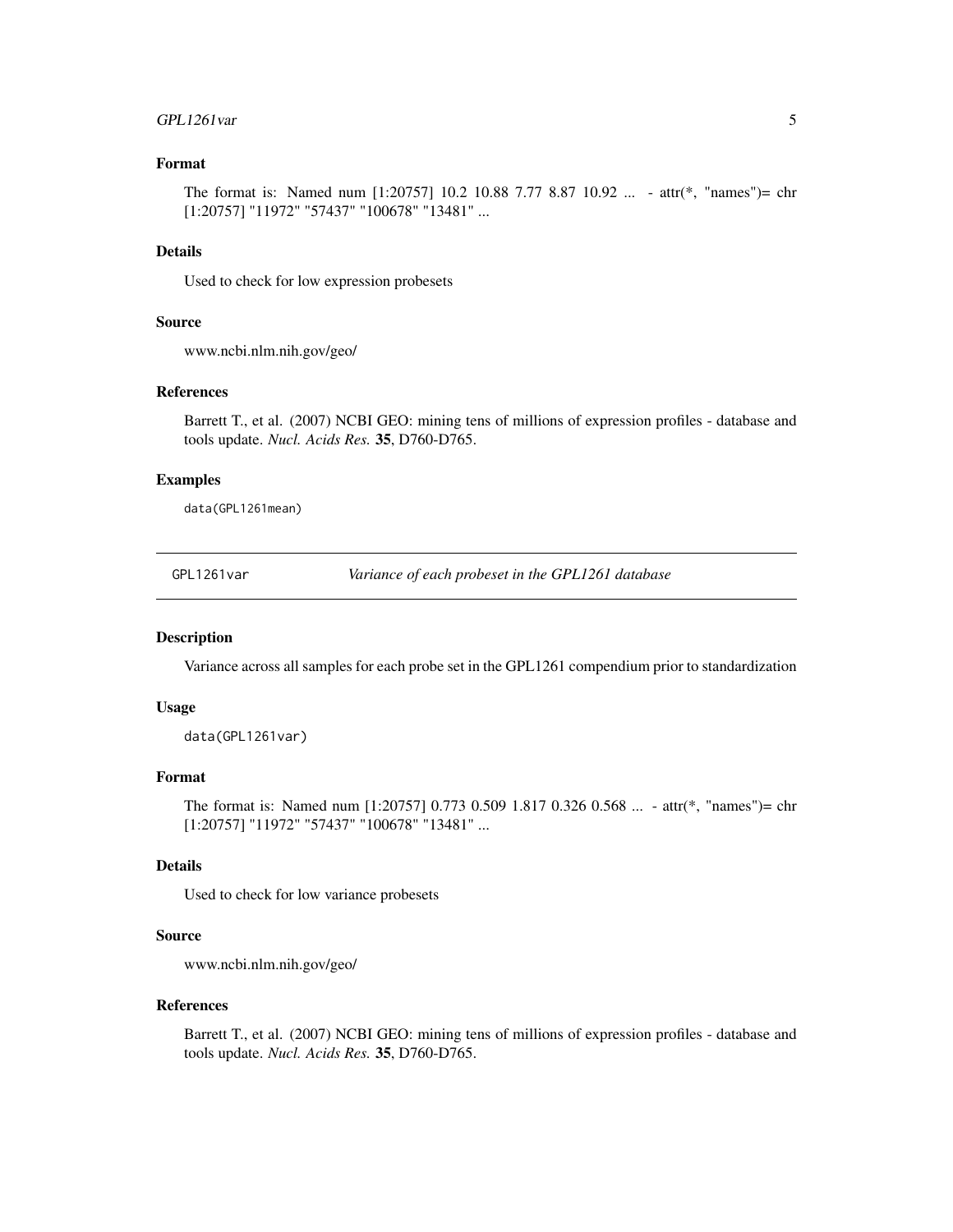#### <span id="page-5-0"></span>Examples

data(GPL1261var)

GPL570mean *Mean of each probeset in the GPL570 database*

#### Description

Mean across all samples for each probe set in the GPL570 compendium prior to standardization

#### Usage

data(GPL570mean)

#### Format

The format is: Named num [1:19944] -9.25e-16 -6.07e-16 5.80e-16 -3.01e-16 4.10e-16 ... - attr(\*, "names")= chr [1:19944] "112597" "203102" "91937" "266675" ...

#### Details

Used to check for low expression probesets

#### Source

www.ncbi.nlm.nih.gov/geo/

#### References

Barrett T., et al. (2007) NCBI GEO: mining tens of millions of expression profiles - database and tools update. *Nucl. Acids Res.* 35, D760-D765.

#### Examples

data(GPL570mean)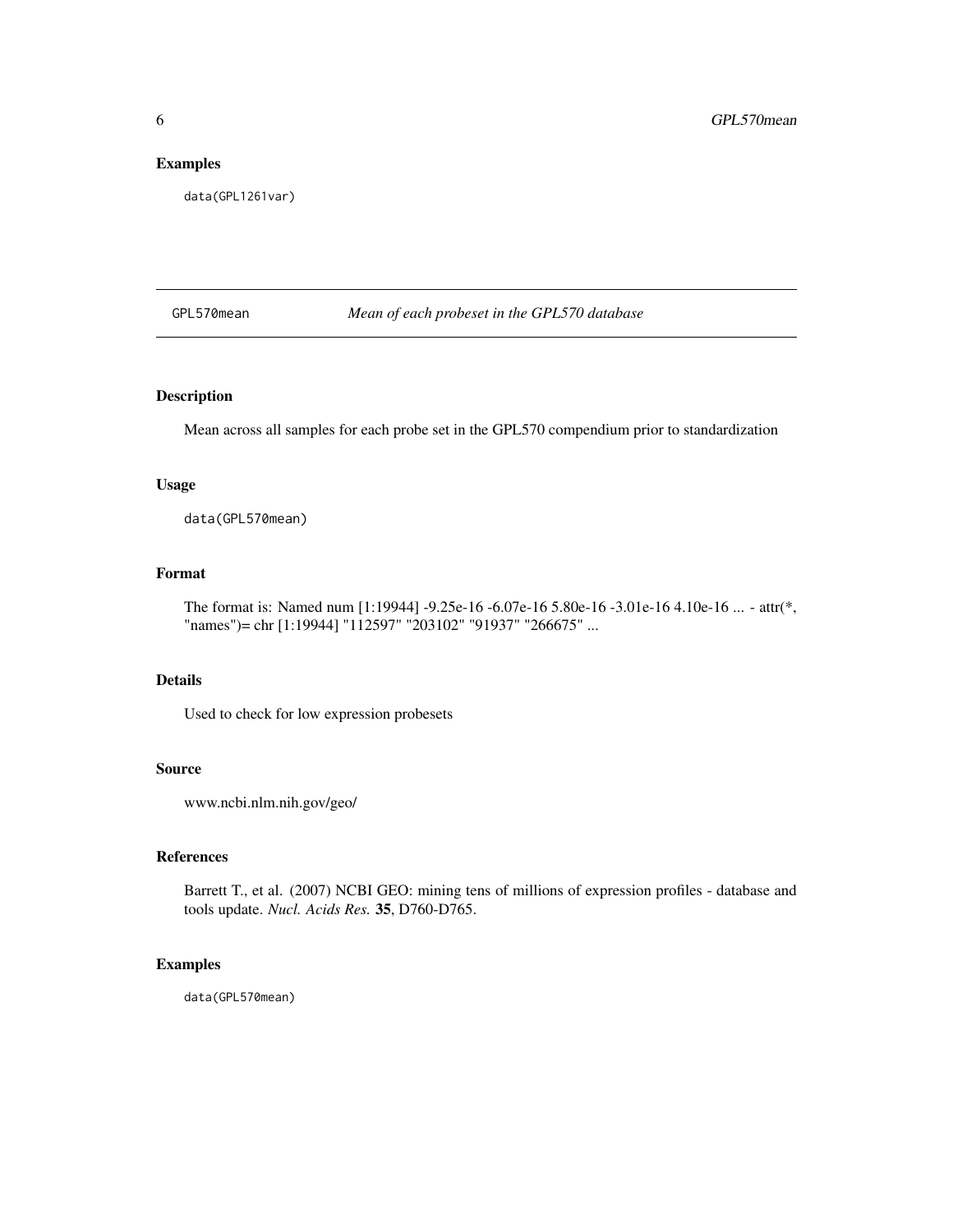<span id="page-6-0"></span>

#### Description

Variance across all samples for each probeset in the GPL570 compendium prior to standardization

#### Usage

```
data(GPL570var)
```
#### Format

The format is: Named num [1:19944] 0.177 0.0892 0.5552 0.4545 1.0399 ... - attr(\*, "names")= chr [1:19944] "112597" "203102" "91937" "266675" ...

#### Details

Used to check for low variance probesets

#### Source

www.ncbi.nlm.nih.gov/geo/

#### References

Barrett T., et al. (2007) NCBI GEO: mining tens of millions of expression profiles - database and tools update. *Nucl. Acids Res.* 35, D760-D765.

#### Examples

data(GPL570var)